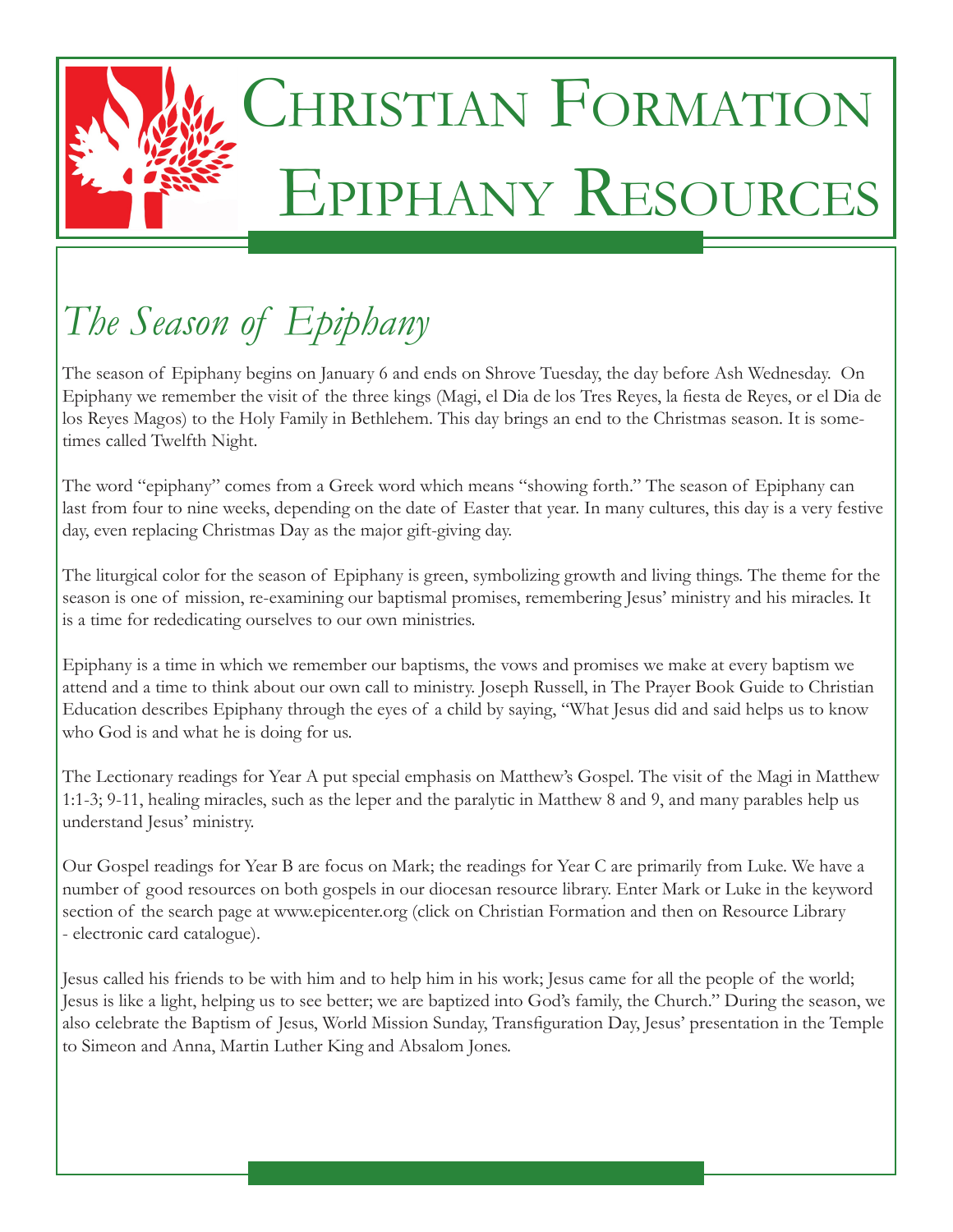### *Epiphany at Home*

It is very easy to ignore this season. We are tired from Christmas, the decorations are down, the parties are over for the most part, diets have begun, start of year activities keep us from remembering our quiet times of study during Advent.

#### **King's Cake**

A special Kings' Cake may be part of the festivities. The cake may contain three small crowns or a variety of small charms symbolizing events that might come during the coming year to the recipient of the charm. The cake might contain a small doll instead. The person finding the doll would host the Kings' Day party the next year. Or, they might receive a festive crown.

#### **The Three Gifts**

What unusual gifts to bring a baby! What unusual people to come visit a baby! The three magi or wisemen came from the East to Bethlehem to visit the new king. Their gifts of gold, frankincense and myrrh were symbolic of Jesus' kingship and life.

The gift of gold symbolized royalty.

The gift of frankincense symbolizes prayer

Myrrh is a symbol of suffering and death.

We are not sure of their names, in the hymn We Three Kings, they are named Caspar, Melchior and Balthazar. They heeded a dream in which an angel told them to return by another route and not to go back to Herod, as he had asked. When are times we need to return by another route? What are the gifts we bring? How far are we willing to go?

#### **Recycling the Christmas Tree**

You might like to turn your Christmas tree into mulch to spread in your garden, or burn it in your fireplace or take it to the beach for a dunesaving project. You might like to take the church's tree and strip it of branches, cut in two pieces and make a cross out of it for the Flowering of the Cross at Easter.

#### **House Blessings**

Epiphany is a great time for House Blessings. Invite your clergy person and friends to your home for blessings and a potluck dinner! You might like to take a branch of the tree and use it to sprinkle the doors of your home with holy water and use chalk to write house blessing prayers on the doorjambs. Sample liturgies can be found in *The Book of Occasional Services*, or in Edward Hays' excellent book *Prayers for the Domestic Church*. Another source of a good house blessing can be found in the program *Faith-full Families*. *To Dance with God* also has a good houseblessing ceremony. Contact Janie Stevens if you are interested in any of these programs.

#### **Games**

Other ideas for celebrating this season in the home might include making a board game based on the travels of the Wisemen to Bethlehem. The game could be drawn on a poster board, crown, camel, star etc. could be the game pieces. As you travel over moor and mountain, field and fountain, what might you encounter on the way to Bethlehem?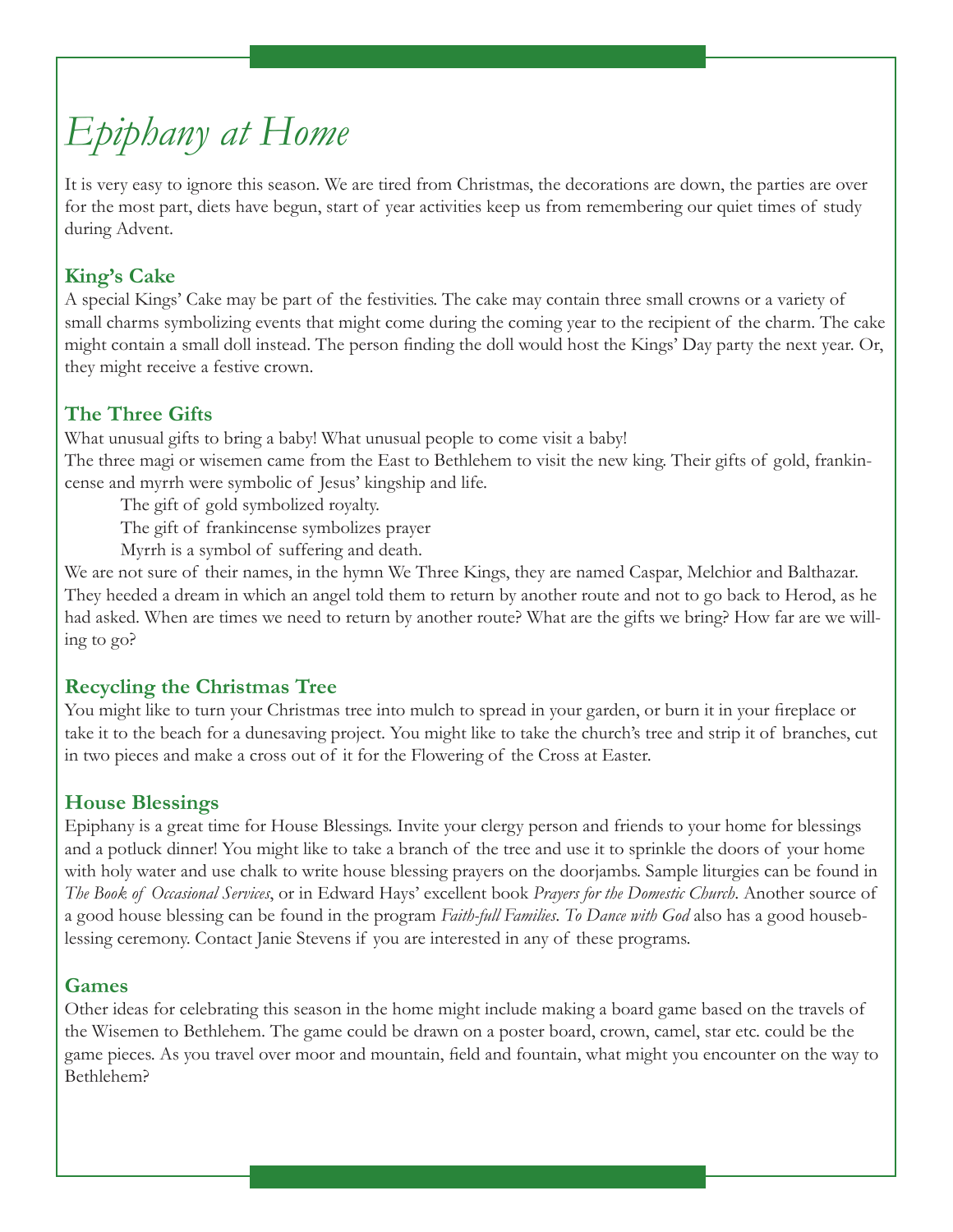### *Epiphany at Church*

After the excitement of the Epiphany party, what does the church do for the rest of this season? Careful teaching and preaching on the baptismal promises, on Jesus' miracles, learning to tell The Story (of our faith) and our own story as how we fit into The Story is a neverending and most important job. The psalmist laments that he cannot sing his song in a strange land - he doesn't remember his song/story. It has been so long since he has heard it that he has forgotten it. A good Epiphany promise would be to help people become more comfortable telling their story of faith in non-threatening ways, in ways that others can hear and see the good news in their lives.

#### **Storytelling**

We all love stories. They tell us who we are and whose we are. We tell stories for those new to our group so that they can know who we are and who they will become. We tell stories to help us remember, to help us grow, to be comforted. The Resource Libraries have a number of books on storytelling, how to tell one's story of faith, how to help others do this.

#### **Candles**

The first Sunday after Epiphany is also known as The Baptism of Our Lord. On this day we remember Jesus' baptism in the River Jordan by John. We remember the words, "This is my beloved Son in whom I am well pleased." Many churches schedule baptisms on this day. One theme in Epiphany is that of light and you might like to make baptismal candles for those who will be baptized during the coming year. Wonderful candle-making supplies can be purchased at craft stores or from HearthSong.

Glass votive holders can be painted with stained glass paints as well. You might enjoy making one candle for yourself to remember your baptism during the coming year and one for someone who will be baptized as well.

#### **Millenium Development Goals**

What is your congregation doing to focus on Millenium Development Goals? Many churches will be using Lent as a time to spend a bit of time discerning how to live into these goals.

As you begin your planning, you might want to consider the following resources coming to us with our great thanks to Sharon Pearson, Episcopal Diocese of Connecticut, Christian Formation.

#### **Books**

*What Can One Person Do? Faith to Heal a Broken World,* Sabina Alkire, Edmund Newell, Ann Barham, Chloe Breyer and Ian Douglas, editors.

*Primary School Kit on the United Nations, Intermediate School Kit on the United Nations, or Secondary School Kit on the United Nations*. David Barrs and Maura Julfkins.

- *What One Congregation Can Do: A Guide to Developing a MDGs Ministry in Your Congregation*, Jay R. Lawlor.
- *Eradicating Global Poverty: A Christian Study Guide on the Millennium Development Goals,* by Lallie B. Lloyd.

#### **Websites of interest**

United Nations Development Programme: MDGs www.undp.org/mdg Episcopalians for Global Reconciliation www.e4gr.orgmdggoal.html The ONE Campaign www.one.org MDG Goolkit www.mdgtoolkt.undg.org United Nations Cyber School Bus - for children a cyberschoolbus.un.org/mdgs/index.html Nikelodeon's initiative for children www.nick2015.com

#### **Video Resources**

*Silent Killer: The Unfinished Campaign Against Hunger.* KCTS TV 2005 www.kcts.org *Girl in the Care.* HBO 2005 www.hbo.com